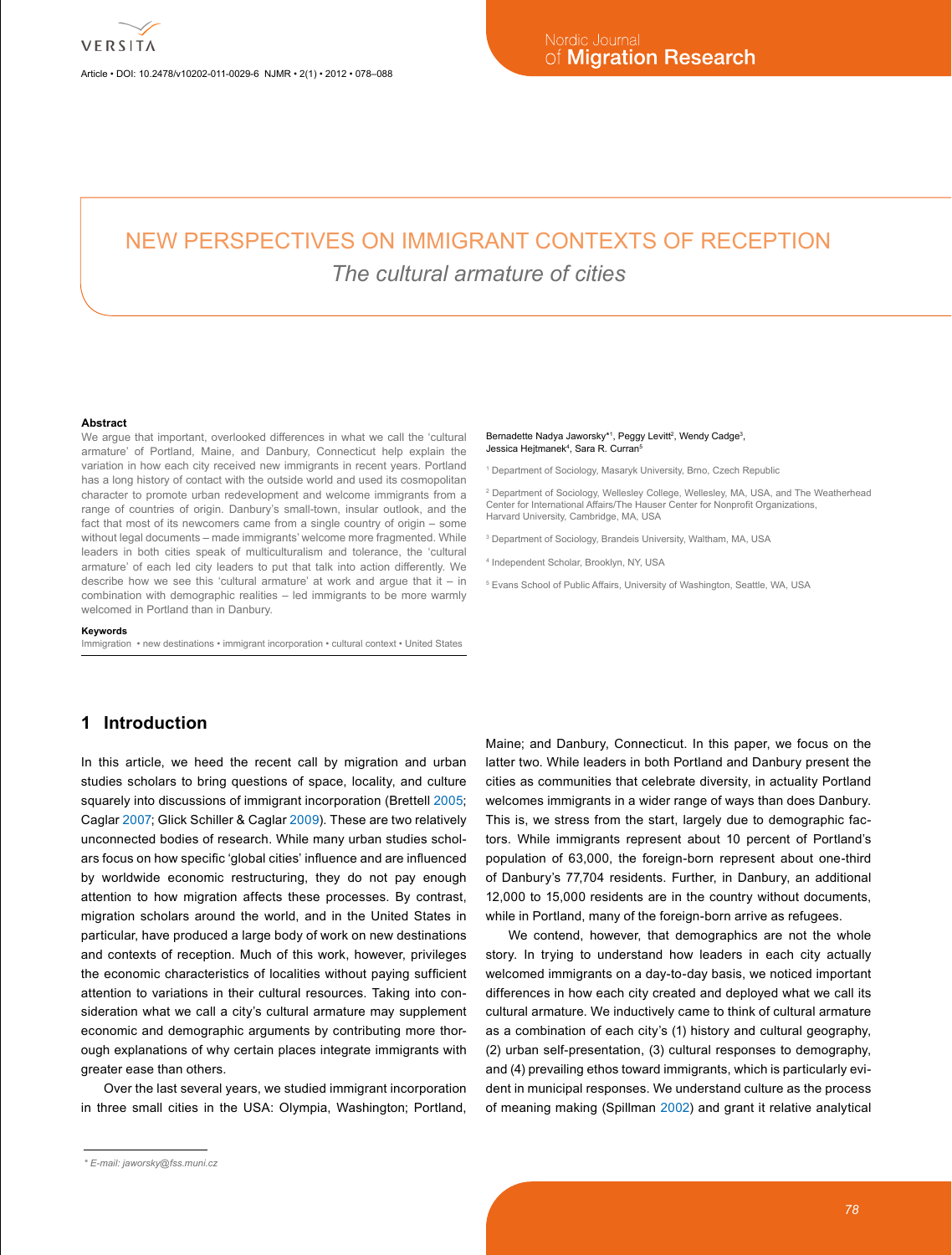autonomy (Alexander & Smith [2003](#page-9-3)), while recognizing that it interacts with demographic, economic, and other independent factors that affect the ease with which immigrants were welcomed in these two cities.

We found that the cultural armature of each city varied significantly. While leaders in both Portland and Danbury marketed the cities as diverse multicultural communities, Portland – to use a common expression – both talked the talk and walked the walk, while Danbury talked the talk but was not as welcoming to newcomers due to simmering anti-immigrant sentiment. Leaders in both cities, for example, spoke of America as a nation of immigrants and spoke about multiculturalism being good for their communities. The City of Danbury website welcomed visitors in four languages besides English during this research and the Mayor often spoke proudly of the linguistic diversity of the city's public schools (students from 43 nations speaking 47 different languages). The City of Portland similarly listed multicultural sports tournaments and cultural events on its webpage in addition to the wide range of services the city provides to immigrants. Beneath the rhetoric, however, city leaders in Portland actively reached out to recent immigrants through a range of city and community programs. Immigrant residents were often referred to as 'new Mainers,' a testament to leaders' conscious efforts to include them and minimize negative 'otherness' that can come with an immigrant label. By contrast, in Danbury fewer services were available and anti-immigrant sentiment simmered below the surface.

Demographics had much to do with each city's response as did economics. In the last fifty years each city dealt with major economic declines due to de-industrialization and sought to reinvent itself. Culture, however, also played a role as Portland and Danbury developed what we call different cultural armatures that we describe and analyze through this article. These cultural armatures, in turn, influence how warmly immigrants were received in each city. We develop our argument by first providing additional theoretical background and historical information about each city. We then explore the cultural armature of each place with attention to four factors that comprise it. We aim to show how these cultural armatures developed in different ways and what impact they had – in addition to demographics – in shaping how each city responded to new immigrants in recent years.

# **2 Scholarly debates**

Recent work, which calls attention to the centrality of space in shaping the migration experience, builds upon a conversation with a fairly long history that has been revitalized as immigrants head toward new destinations (Brettell [2006\)](#page-9-4). These debates began with efforts to move theory away from its focus on how individual immigrants' characteristics shape incorporation toward a greater recognition of institutional structure and context. Portes & Rumbaut ([2006\)](#page-9-5) emphasized the role of the receiving government, the characteristics of the host-country labor market and the characteristics of ethnic communities in shaping contexts of reception. Reitz [\(2002](#page-9-6)) described four contextual factors, including: (a) pre-existing ethnic and race relations within the host population; (b) differences in labor markets and related institutions; (c) the impact of government policies and programs, including immigration policy, policies for immigrant integration, and policies for the regulation of social institutions; and (d) the changing nature of international boundaries, part of the process of globalization. He argues that the characteristics of host societies can influence immigrant integration as much as, if not more than individual immigrant characteristics.

More recent studies take a broader view. They see successful immigrant integration as a function of the opportunities and barriers immigrants encounter in the receiving community. In addition to contextual factors like ethnic networks, social capital, and labor market conditions, this work stresses how programs, institutional cultures, and national and local policies affect immigrant integration (Fix & Zimmerman [2000;](#page-9-7) Waldinger [2001\)](#page-10-1). Integration is a fluid process based on both individual and community level factors and thus, happens differently depending on the neighborhood, city, or state (Bloemraad [2006](#page-9-8); Guarnizo, Sanchez & Roach [1999](#page-9-9); Padín 2005). Perceptions about newcomers and openness or resistance to immigration (Bloemraad [2006;](#page-9-8) Padín 2005), media and discursive constructions of immigration and immigrants (Chavez [2001](#page-9-10); Padín 2005), and local political mobilization (Bloemraad 2006) must also be taken into account. Other studies focus on how small-town community members show newcomers 'their place', through individual acts of discrimination in work or social arenas, communicating racial prejudice and their distaste for immigrants (Millard & Chapa [2004\)](#page-9-11).

Place, which is closely related to social space (Cresswell [2004](#page-9-12)), is also of central concern to scholars looking at new immigrant destinations. In their study of two non-metropolitan communities in Oregon and Colorado where there has been a significant increase in Latino immigration, Nelson & Hiemstra ([2008](#page-9-13)) assert that examining socio-spatial relations is crucial to analyzing immigrant-receiving society interaction, and contribute to scholarship on the uneven geography of immigrant incorporation in the contemporary USA. Cabell [\(2007\)](#page-9-14) stresses the importance of religious institutions in making particular locales more receptive. Finally, in her research on the dairy industry in Wisconsin, Valentine [\(2005\)](#page-10-2) found that despite their initial hostility, employers became more welcoming when they realized how dependent they were on their immigrant workers.

This scholarship helps to unearth the causes and characteristics of newly emerging non-traditional immigrant geographies (Massey [2008;](#page-9-15) Singer, Hardwick & Brettell [2008](#page-9-16)). Comprehensive comparative metropolitan studies are also in short supply, as Singer *et al* [\(2008](#page-9-16): 8) point out, not to mention systematic studies of rural and suburban cases. Much work focuses on Mexican migrants (Hernández-León & Zúñiga 2005) or particular pan-ethnic groups, such as Latinos (Godzniak & Martin [2005;](#page-9-17) Smith & Furseth [2006](#page-10-3)).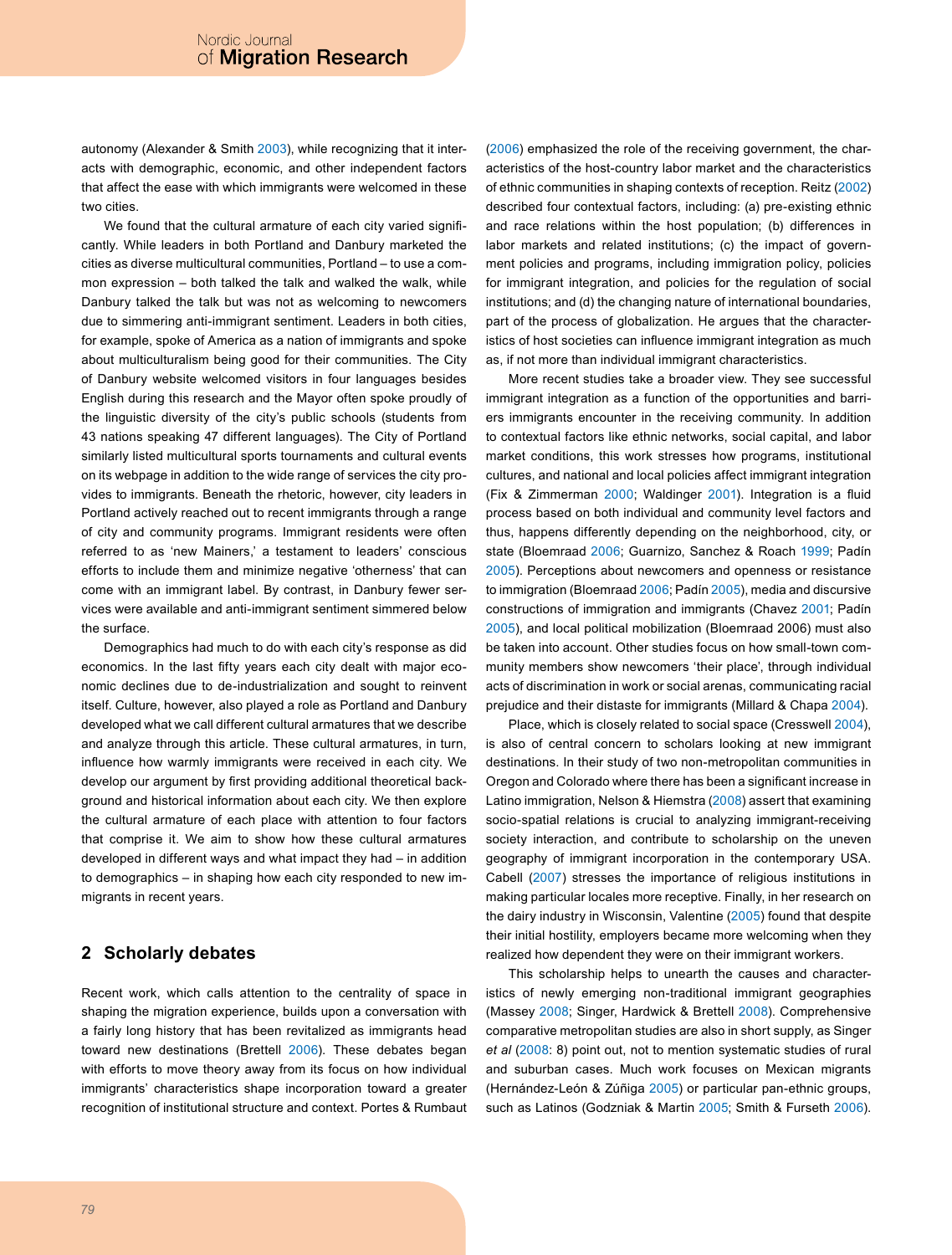It looks at the Midwest (Millard & Chapa [2004;](#page-9-11) Valentine [2005](#page-10-2)), with its meatpacking industry or the agricultural industries of the 'New South', where Latinos are subverting the longstanding biracial order (Marrow [2011](#page-9-18); Smith & Furseth [2006;](#page-10-3) Winders [2006](#page-10-4)). Our study, therefore, fills an important gap by including non-Latino groups and looking at small cities in New England.

Moreover, much of this research does not pay sufficient attention to how new contexts of reception are nested in larger geopolitical hierarchies as influenced by culture. Context of reception is conceived as national even though immigrant incorporation, as well as the promulgation of policies and community responses to immigrants, varies considerably across physical and political spaces *within* nations. As new immigrants move increasingly into communities that have not dealt with large numbers of foreign-born residents, these new destinations variously accommodate, celebrate, and resist their new residents for a range of reasons. Their local experiences scale up to contribute to national debates and policies. Furthermore, the current national security context makes some residents worried and fearful, and brings them into direct contact with the power of the state through arrests, detentions, and deportation.

We contribute to efforts to move beyond the emphasis on the economic characteristics of place to look at how place-based cultural resources shape immigrant incorporation. Cities have particular cultural resources or what we call cultural armatures that they deploy in particular ways. Brettell ([2005\)](#page-9-0), for example, stresses the importance of a dominant set of values or an urban ethos in shaping immigrant incorporation. Glick, Schiller & Caglar ([2009\)](#page-9-2) argue that cultural diversity is an important factor in the competitive struggle between cities. Immigrants can be marketable assets in the places where they settle, even enabling some cities to reposition them-selves within the geopolitical hierarchy. Caglar [\(2007](#page-9-1): 102) urges us to focus on the 'entanglements between immigrant incorporation, cultural diversity and urban development'. We bring these strands of scholarship together here by conceptualizing and assessing what we inductively came to describe as the cultural armature of a city. We think of a city's cultural armature as a combination of its (1) history and cultural geography, (2) urban self-presentation, (3) cultural responses to demography, and (4) prevailing ethos toward immigrants particularly evident in municipal responses. These factors combine to form a city's cultural armature, we argue, and supplement demographic and economic accounts of how a city responds to new immigrants. We develop this argument with reference to Portland, Maine and Danbury, Connecticut as case studies and hope the concept can be fruitfully applied in other city contexts.

## **3 Research methods**

We analyzed how recent immigrants were received in Danbury, Connecticut, and Portland, Maine, by collecting data from multiple sources. While cities are the units of analysis, the data about them

came through interviews and reviews of historical materials. We relied primarily on the experiences of 55 key city leaders as described during in-depth interviews conducted between the summer of 2006 and the summer of 2009. These leaders work for municipal groups, social service organizations, civic groups, and religious and faith-based organizations that work with immigrants in each city. We identified the organizations through snowball samples developed through existing contacts, listings in local directories, and key informants. We followed a standard interview guide in each city that included questions about the purpose, history, and mission of the organization as well as the services they offer, their client populations, and their experiences and observations about immigrants' experiences. Interviews lasted between fifty minutes and two hours and were digitally recorded and professionally transcribed.

These interviews were supplemented with reviews of published information about each organization and participant observation in relevant locations. In Portland, a researcher volunteered with Portland's Office of Multicultural and Multilingual Programs and visited religious services attended by immigrants in the city. In Danbury, a researcher conducted field observations at social events, political rallies, and fundraisers throughout the city and volunteered at a bilingual community newspaper.

The historical and qualitative interview data gathered were analyzed inductively following the principles of grounded theory (Strauss & Corbin [1990\)](#page-10-5). We worked collaboratively using Atlas-TI software to develop and refine a set of codes, working together with intra- and inter-city crosschecks to ensure that our analytic categories were consistently applied across interviews and across cities. The coded data were read in parallel with historical materials to facilitate our understandings of each city's particular context. The concept of cultural armature emerged during the coding process as we struggled to understand the cultural and historical factors – in addition to the demographic ones – that influenced how a city responded to recent immigrants. Before describing these factors we situate each city historically.

### **4 City contexts**

#### *4.1 Portland*

Portland, with a population of about 63,000 in 2007, is Maine's largest city and is the commercial and cultural capital of the state. Immigrants have long been coming to Portland. The Irish were the first to arrive in the mid-1800s, followed by French Canadians, Portuguese and Scandinavians, and then by Italians, Eastern European Jews, Armenians, Greeks and Poles at the turn of the last century (Eagan [2005\)](#page-9-19). Maine's earliest economic activities were fishing, fur trapping, and substance farming. Sawmill factories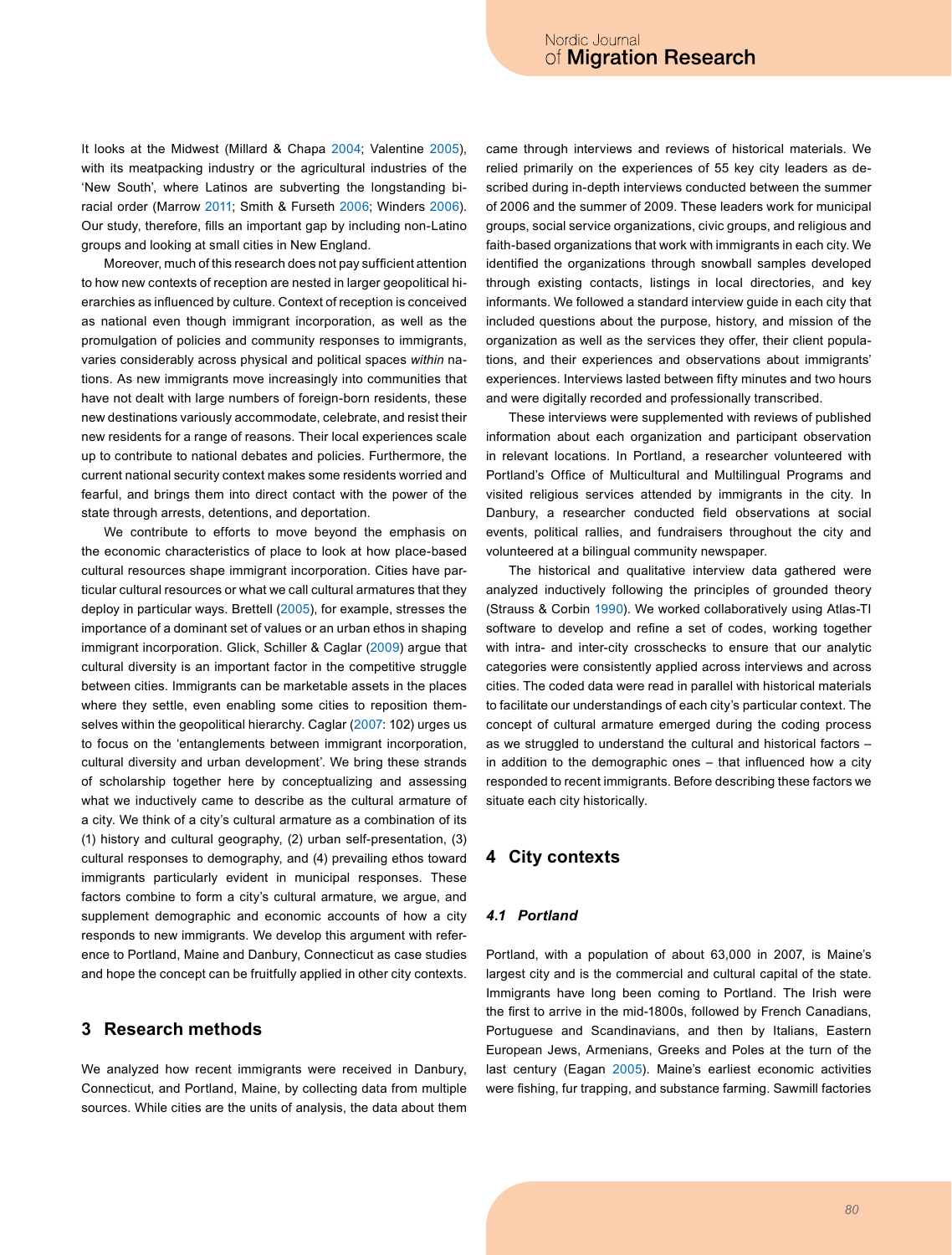were another early, natural development given the high percentage of forested land in the state (Rose [2003](#page-9-20)).

During the first half of the twentieth century, the city of Portland, and the state of Maine as a whole, experienced steady population increases. Following World War II, however, the population and commercial activity declined precipitously. By the 1960s, the maritime industry in Portland had reached a low point. The population decreased by nearly 10 percent between 1960 and 1970, dropping to levels from 50 years before. The state of Maine as a whole experienced a net out-migration of 68,789 this decade.<sup>1</sup> These trends began to reverse themselves in the 1970s when Maine began to attract in-migrants. While the pace slowed after the 1970s, in-migration to Maine has continued ever since (Benson & Sherwood [2004](#page-9-21)).

The influx of newcomers to Portland in recent decades resulted in part from federal immigration legislation, local policies, and, more recently, the city's emergence as a refugee resettlement site. Since the 1970s, refugees have come to Portland from Southeast Asia, Eastern Europe, Cuba, and the former Soviet Republics. More recent arrivals come from Iraq, Afghanistan, and the African countries of Rwanda, Congo, Sudan, and Somalia. Portland is currently home to between 5,000 and 6,000 foreign-born residents (Allen [2006,](#page-9-22) US Census Bureau), nearly a 50 percent increase since 1990. Fiftythree different languages are represented among the 1,172 students in the Portland Public School System, which has the largest number of ESL (English as a second language) students in the state. Over the last several years, Portland also became a destination for refugees moving away from their original settlement sites. While there are no official figures on these secondary migrants, unofficial estimates suggest they may be as many as 10,000, divided between Portland and the nearby city of Lewiston (Allen [2006](#page-9-22)). That many of these immigrants are black deserves special mention in a largely white state. Many find work in meat or fish packing plants or other factories or in service-based or medical professions. Though still a working port, Portland's economic base today is a broad mix of commercial, retail, manufacturing, and service industries.

The city of Portland has the largest population of citizens requiring social and other services in the state and the city has established a wide variety of service agencies. Non-profit organizations and faith-based initiatives also do a significant amount of the work. Since 1975, Catholic Charities Maine Refugee and Immigration Services has been the primary provider of resettlement services to refugees in Maine (Bombardieri [2000](#page-9-23)). In addition, many city agencies have incorporated a multicultural or immigrant/refugee component into their services, including the housing authority, health and human services, the police, and even the city manager's office. Groups like the Immigrant Legal Advocacy Project and the Action for Self Reliance Association, an organization founded by and serving the Sudanese community, also play a critical role in providing services for the immigrant community.

### *4.2 Danbury*

Throughout its history, Danbury, with an estimated population of 77,704 in 2007, welcomed white ethnic groups, primarily from Ireland, Germany, Italy, and Poland. Even before these immigrants, colonial settlers making the arduous two-week trek from Boston to New York during the 1700s often stopped in Danbury leading to a lively trade in agriculture and hospitality services. Irish immigrants first came to Danbury in the 1840s fleeing the Potato Famine followed by Germans and Italians looking for work. These immigrants were readily accommodated as store clerks rushed to learn German so they could serve rapidly growing immigrant populations. Germans revitalized the city's Main Street in the 1870s opening businesses, tailor shops, bakeries, taverns, and breweries (Devlin [1984](#page-9-24)). Immigrants from Eastern Europe followed including Poles, Slovaks, Czechs, Lebanese, and Syrians. As the twentieth century dawned, the majority of Danbury residents came from other countries.

Immigrant diversity continued into the 20th century even as the economic situation in the city changed. Agriculture and artisanship gave way to hat-manufacturing in the late 19th century which declined in the 1930s and 1940s as hats went out of vogue. Deindustrialization followed and an aggressive redevelopment plan was put into place in 1959 to attract high technology firms, producing everything from helicopters to pencils and surgical sutures (Devlin [1984\)](#page-9-24). It was not until the construction of two major highways, I-84 and Route 684, and the construction of the Danbury Fair Mall that industry and commerce began once again to grow.

By the late 1980s, the Danbury region had reinvented itself as a highly desirable suburban small city.<sup>[2](#page-8-1)</sup> This expansion included the growth of big-box stores and malls that sent the downtown area into sharp decline. Large numbers of immigrants from Portugal arrived in Danbury after 1965 followed by smaller numbers from Cambodia, India, and the Dominican Republic and the 1990s – 2000s saw an influx from Brazil, Ecuador, and other Central/South American countries. These immigrants have been key to the city's economic revitalization through their work in manufacturing, construction, and the service sector. They also played a major role in rebuilding the downtown. Today, city officials estimate that the foreign-born represent a much larger proportion than the 31.9 percent reported by the US Census Bureau for 2007, possibly as high as 40 percent, bringing the actual total population of the city to well over 90,000 residents.<sup>[3](#page-8-2)</sup>

While the city itself provides few direct services to immigrants in Danbury, a number of diverse non-profit organizations work with newcomers. They include civic organizations such as the Ecuadorian and Hispanic Centers, which foster community building, cultural connections with the homeland, and more recently, vocally advocate for immigrants' rights.<sup>4</sup> Numerous religious organizations also provide assistance. The Association of Religious Communities helped resettle Cambodian and Vietnamese refugees in the 1970s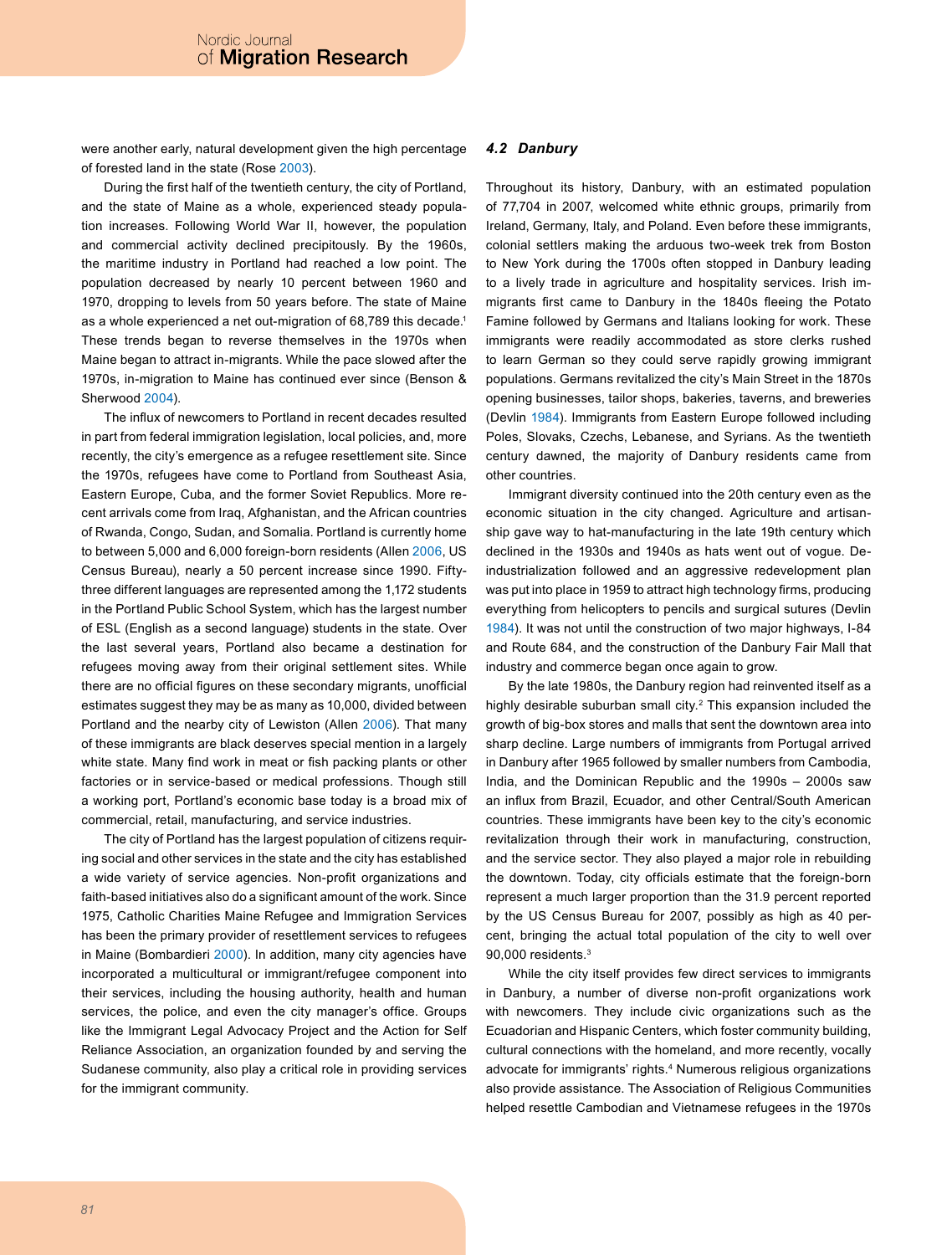and early 1980s and now focuses on fighting xenophobia and fostering inter-ethnic and inter-faith dialogues. There are also more than a dozen Brazilian evangelical churches in Danbury that provide some direct services.

# **5 Cultural armatures and responses to immigrants**

#### *5.1 History and cultural geography*

The histories of Portland and Danbury clearly influence the resources each city brings to its work with recent immigrants. While each has a long immigration history, their responses to others – to outsiders – have differed over time for historical and geographic reasons. As a port city, Portland has been at the intersection of global and local economic flows throughout its history; its residents have always had to adapt to newcomers. Economic relationships between the West Indies and Portland, for example, began in the early colonial period and turned the city into a key international port (Sanders & Helfgot [1977\)](#page-9-25). Early on, Portland business people saw the potential for trade, particularly in rum and molasses, with the West Indies. By 1853, as a result of these close relationships, Portland imported three times more sugar and molasses than Boston. These tight trade connections with the West Indies promoted immigration from Cuba and other areas in Latin America. Scholar Carey [\(2005](#page-9-26): 100) argues that the close relationship between Portland and the West Indies encouraged Portlanders to 'recognize themselves as global citizens and resist isolationist tendencies,' which he claims made Portland more welcoming to Hispanic immigrants later on.

Since the 1800s, Portland has been producing 'global citizens'. A rise in tourism in the last fifty years also means that Portland constantly hosts newcomers. As many as 6,000 visitors disembark from cruise ships on any given summer afternoon continually flooding the streets with visitors. There are also several sites throughout the city that function as what Elijah Anderson [\(2004](#page-9-27)) calls 'cosmopolitan canopies,' or places where people come into contact with one another. Under these metaphorical umbrellas, they engage in conversation and 'folk ethnography' that provides the cognitive and cultural foundation for understanding others and constructing public behavior. International grocery stores and restaurants, from Eritrean to Salvadoran, are situated throughout the city and patronized not only by immigrants but also by a diverse group of native-born Mainers who also attend city-wide cultural events and programs throughout the year. Interviewees told stories about the richness that immigrant and refugees have brought to Portland. They also pointed to the fact that they are well distributed across the city: there is no single 'ethnic' neighborhood.

Many respondents, including immigrant and refugee leaders themselves, described their positive contribution to the community and the overall spirit of Portland. As one interviewee summed up the ethos he felt embodied in the city, 'I think as far as being accepted on the street in general…it's pretty darn good. I would say the majority of people think it's pretty neat...such a mixed bag of people [are] moving in from out of state. And it's relatively cosmopolitan… For a teeny little city like this, we're pretty hip.' A majority of the refugees we interviewed concurred. One said, 'If one to ten, I will give [Portland] a ten…as a great welcoming place,' and another asserted, '[Portland has] turned out to be a hospitable place; I found that to be the truth.'

Historical and geographic factors also shaped how Danbury responded to newcomers but in ways different than in Portland. As the so-called 'Gateway to New England,' Danbury welcomed travellers over time but not with the regularity or diversity of people in the port city of Portland. Unlike Portland, Danbury has not long been producing global citizens which, in combination with demographic factors, likely influence tense relations with immigrants. This history is encapsulated in the downtown area which declined in the 1980s with the movement of businesses to the suburbs. As native-born residents moved their businesses out of downtown – Main Street – locations, immigrants moved in putting up signs in Portuguese or Spanish and catering to immigrants, through restaurants, travel agencies, money transfer outlets, and international groceries.

Unlike the cosmopolitan canopies under which people cluster in Portland, these changes led to a bifurcated landscape in Danbury with some native-born residents experiencing the downtown as a microcosm of the 'Hispanicized' America that Huntington (2004) warned of: an imagined space of 'invasion' by 'illegal' foreigners. They express ambivalence, if not outright disdain, for their newly rejuvenated commercial district, claiming that its ethnic businesses, with their foreign language signage, have little to offer to them. While the outskirts of Danbury are thriving, downtown revitalization, as they see it, has passed them over. A life-long resident and President of the US Citizens for Immigration Law Enforcement told us, 'You can go down Main Street, and look at the changes. An awful lot of different people walking around, rather than strictly Americans… [It's] not dangerous – just that there's just nothing there, no reason for Americans to go.' While there is not much actual danger – crime levels remain very low – fear persists, as does a sense of dislocation on the part of the many residents who cannot shop where they do not understand what they are buying or where the storekeepers do not speak English. While post 1965 immigrants proudly claimed Main Street as their own, and many respondents in our sample, foreign- and native-born alike, emphasized how devastated Main Street was until immigrants moved to town, the history and cultural geography of Portland and Danbury are different. While Portland has long been home to global citizens and there are many locations in the city where immigrants and native-born people mix, global citizens do not have a history in Danbury where native-born residents and immigrants are more spatially segregated and view each other more warily.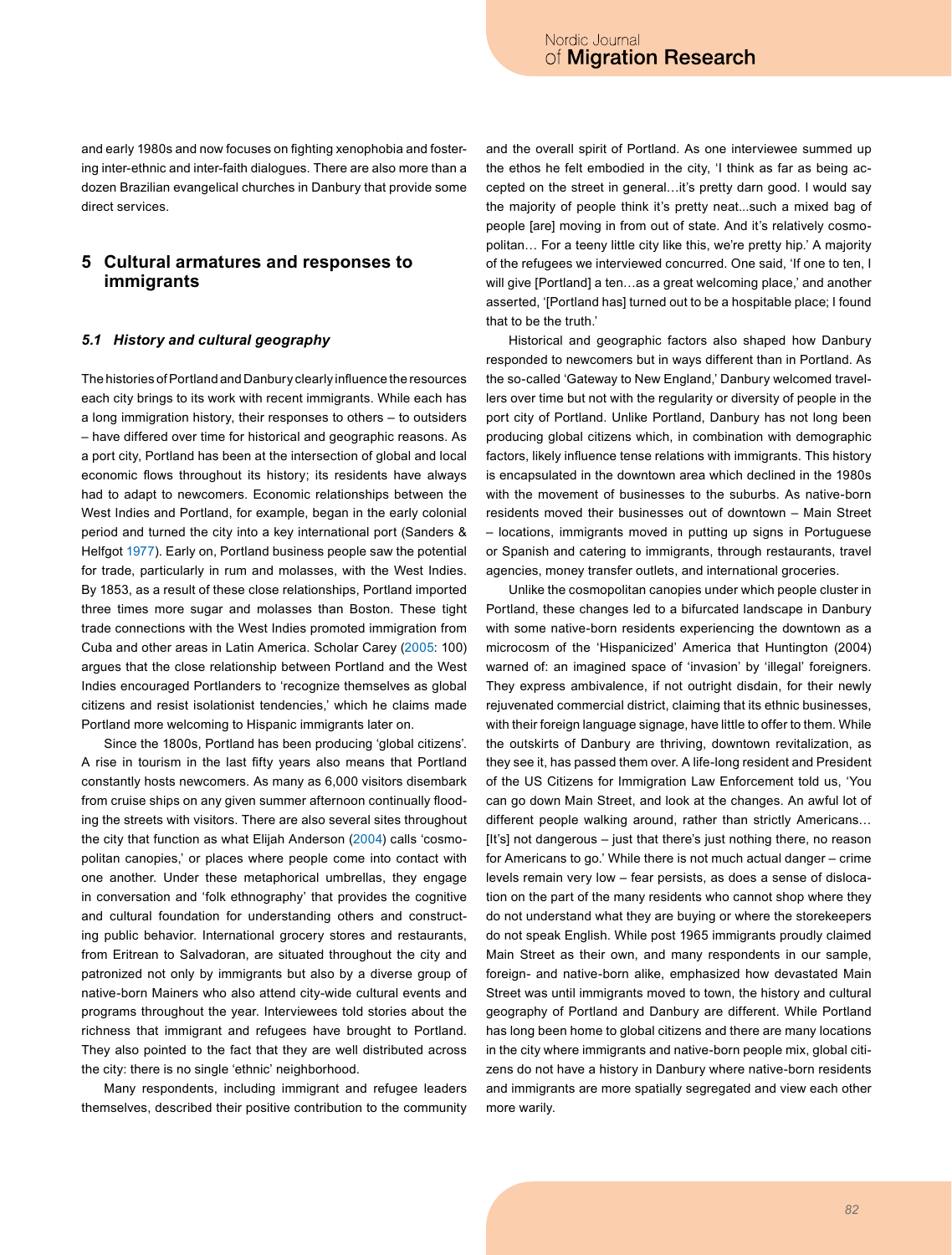### *5.2 Urban self-presentation*

In addition to their histories and cultural geographies, Portland and Danbury have different urban self-presentations that contribute to their cultural armatures and responses to recent immigrants. In Portland, a long period of stagnation, suburbanization, city center disinvestment, and job loss characterized the first half of the 1900s. Revitalization began in the early 1970s, when grassroots activists and business owners interested in historic preservation, affordable housing, and improving the built environment, along with business owners looking to infuse the city with new life, joined forces. As more housing and historic buildings were restored, Portland attracted more people, especially members of the artistic and LGBT (lesbian, gay, bisexual, and transgender) communities. Large businesses also played a key role during these early years by relocating to the downtown area. The city actively promoted these efforts, making streetscape, sidewalk, lighting, and other improvements to public spaces. Projects to support arts and culture initiatives were implemented, such as performance centers, museums, and public art pieces.

Today, downtown Portland is an eclectic mix of restaurants, galleries, boutiques, and international shops and services that feed Portland's self-image as a diverse, progressive cultural center. These venues border a still active port, which hosts a mix of cargo ships and ferries as well as large tourist cruise liners and sightseeing boats. While Portland is still a work in progress, grappling with housing, homelessness, and economic sustainability, it has also become a tourist destination for international and out-of-state visitors and for people throughout the state who see it as a vibrant, cosmopolitan, and culturally diverse hub. Its location as a port city makes it more open and welcoming toward immigrants, as does its attempt to tell its story as the multi-ethnic, multicultural center of Maine.

Danbury's economic shifts and the story it tells about itself are somewhat different. Its primary selling point today is that it is a good place to live and conduct business, located relatively near New York City but still far enough away to offer the benefits of suburban life. After the hat industry declined in the late 1950s, the city worked steadily to reinvent itself as one of the nation's premier small cities, notably a multicultural one. However, this trend shifted into reverse as debates about illegal immigration escalated, especially since 2005. A small but very vocal group of residents sees legal immigrants as an asset but undocumented workers as a pressing problem. This very public struggle for Danbury's soul has overshadowed the voices of residents who still value a diverse community. It is increasingly hard for them to push back, especially because Danbury's mayor has taken such a tough stance against day laborers, gaining national attention as a strong anti-immigrant leader. For immigration opponents then, Danbury is not a multicultural paradise but an invaded territory where their old, safe, familiar way of life is fast disappearing.

### *5.3 The cultural consequences of demography*

As we outlined earlier, the demographic histories of both cities and the nature of earlier immigrant influxes influence both cities as contexts of reception. In addition to the number and country origins of current migrants, Portland and Danbury differ with respect to whether there is a presence (seeming or actual) of an easily identifiable (racial or otherwise) 'other' around which anti-immigrant sentiment and fear can coalesce.

Since immigrants from a wide range of countries come to Portland, there has never been one large authorized group. Moreover, since 1965, the largest groups of immigrants to Portland have been refugees, leading at least some native-born residents and leaders to see them as the deserving poor rather than cultural invaders who overuse services and resources. It is a matter of newcomers' 'worthiness,' a measure based on a moral classification, not on cultural markers such as race or gender (Steensland [2006:](#page-10-6) 1316). Many of Portland's refugees are Africans, for example, but their histories of trauma – child soldiers, torture and political oppression or civil war and famine – make them deserving victims of undemocratic regimes (a second moral characterization) in the eyes of many members of the public. Geopolitical factors help differentiate these dark-skinned social service recipients from Africa from the 'welfare queens' who are disdained so pervasively in contemporary neoliberal discourses about work and poverty.

Portland's clear message of welcome, coupled with many leaders' strong humanitarian impulse, helped create a positive context of reception, allowing newcomers to feel safe and secure. Staff at the organizations we spoke with reported that their immigrant clients expressed less fear and insecurity than those in other cities, especially after 9/11, although there was some mention of anti-Islamic sentiment. For the most part, immigrants were seen as success stories. One interviewee emphasized that compared with other residents on public assistance, their organization had a much better chance of helping a refugee or immigrant start a business: 'Well, over half that come to us have run a business before in their home country…so they have that experience. They just don't know how to navigate the system here.' A coordinator at the Salvation Army argued that immigrants do not have the 'institutionalized helplessness' she sees in a lot of other clients, and said, 'They may be receiving more services, but it's not because more services are offered to them. It's that they're willing to help themselves…they're following up even if they don't understand. They're doing their best to make the effort to get the assistance they need.'

This categorization of a 'deserving' population in Portland also came across in discussions with service providers who told of cultural differences that created problems: they described trying to address these problems in helpful or instructive ways, rather than being critical or judgmental. They did not see immigrants as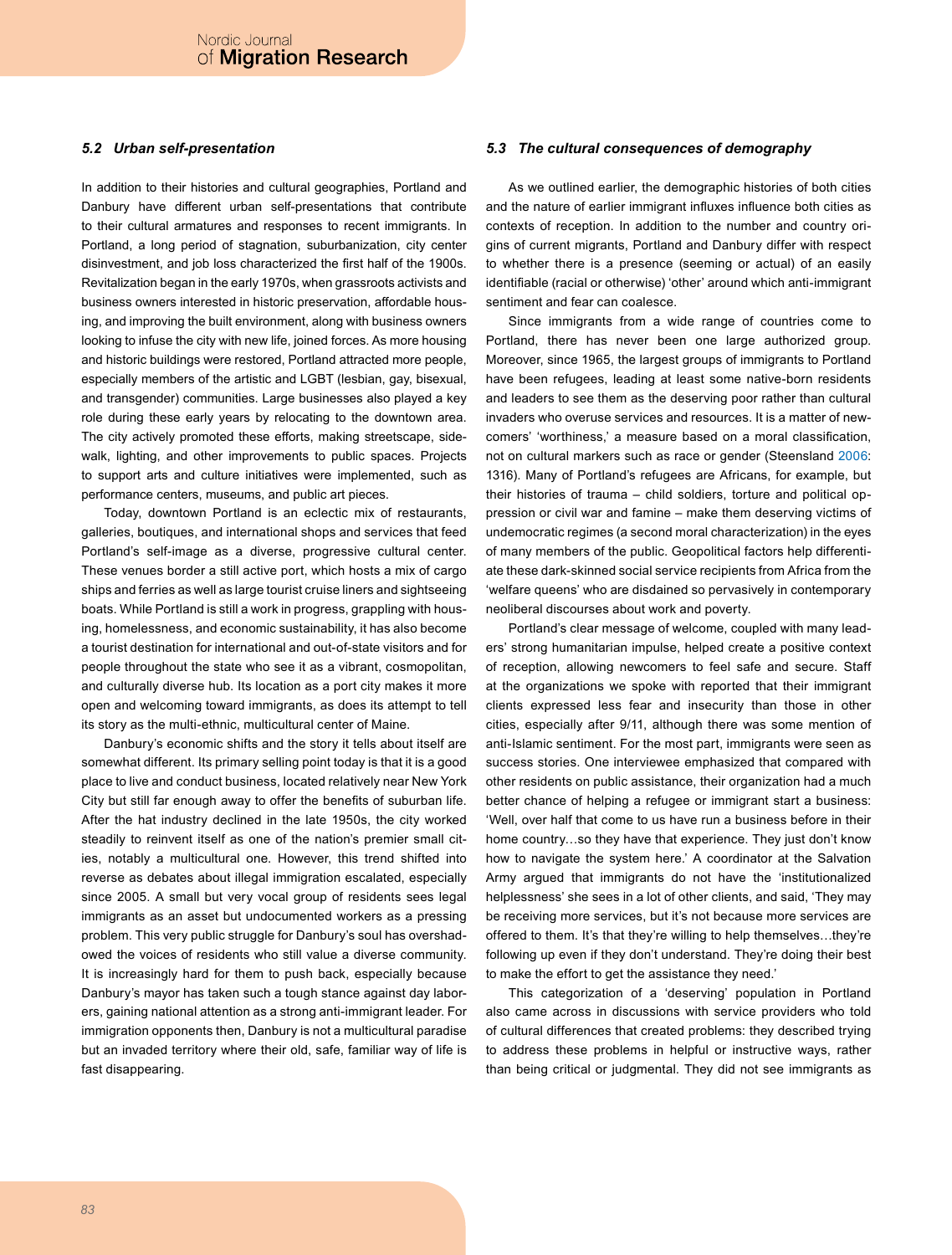inherently flawed or problematic but rather as needing guidance and education. Some clients simply did not know any better and thus should not be blamed. Another interviewee observed that immigrants from Europe had and continue to have 'access to the toolbox' of Western culture, education, and familiarity, not to mention practical, everyday skills, making their adjustment to the United States less traumatic. So when some of their clients were unfamiliar with what could be flushed down the toilet safely or where small children could play on their own in Portland, service agencies developed programs to teach them. They taught them how to live in an American-style apartment, to shop for groceries they had never seen before, and how to prepare vegetables they had never eaten. Service providers' attitudes and values caused them to respond in ways that increased social capital generation because they saw their role as educating immigrants and providing them with the connections and skills to function successfully on their own.

Danbury has also long been demographically diverse, early on as home to many new religious groups in a staunchly Congregationalist state and later to large numbers of immigrants. In 1801, it was the Danbury Baptists who wrote to Thomas Jefferson about their marginalization under state law, prompting his oft-cited remark about the need for maintaining a 'wall of separation' between church and state. During a state-wide climate of xenophobic nativism during the 1850s, the Know-Nothing Party could not gain a foothold in the city, nor could the Ku Klux Klan more than a century later, when race riots at Danbury High School threatened the community's broad-minded stance concerning minorities. But things changed after 1965, just prior to national legislative changes that would allow the influx of new immigrants. At that time, Danbury, unlike Portland, was already in recovery from its mid-century economic downturn. During 1950–1980, the city had doubled in size from 30,337 to 60,470 people, with people coming to work in the new high-tech and pharmaceutical industries. In the early 1980s, a survey revealed that 30 percent of residents had lived in the city for less than five years (Devlin [1984](#page-9-24): 102).

These new in-migrants were largely US born and white but also included a steady influx of Portuguese immigrants. According to the US Census Bureau, the number of white residents in the city changed little over this period, remaining at 90 percent or more. Today, it stands at 75 percent, dropping as low as 65 percent if the undocumented immigrant population is included. Thus, the city today faces a strong challenge to its viable multiculturalism from racist and anti-immigrant forces who depict the large numbers of foreign-born as one unified non-white, primarily Brazilian threatening other, or, as Minuteman founder Jim Gilchrist puts it, a 'Trojan Horse' that inevitably will release chaotic forces to destroy the city and eventually the entire world (Gilchrist & Corsi [2006](#page-9-28)). That so many newcomers come from one, Portuguese-speaking place, and that their opponents compare them unfavorably with the Portuguese speakers who came from Portugal before them, makes them an easy, clearly identifiable target.

As a result, Danbury sends a mixed message to newcomers and old-timers alike. Many non-immigrants, primarily white respondents, try to stand by the city as welcoming and supportive of immigrants. But nearly as many foreign-born respondents, especially people who had been living in the country for decades, said they felt anything but welcome. The Brazilian director of a faith-based service provider said the biggest obstacle facing new arrivals to the city is overcoming 'this sense that we're always owing something to the American community, we are always behind, because we do things that are wrong in order to stay here…so we always feel it, you know, behind, below, not worthy enough.' Unlike in Portland, in Danbury immigrants are not a revitalizing resource but a threat, an impression heightened by their concentrated and visible presence downtown.

#### *5.4 Municipal strategies*

Finally, each city's formal municipal response to immigrants influences the cultural armature of the city and the ways immigrants are received. Portland has made an ongoing effort to increase and improve the services it offers immigrants. As early as 1970, the city developed programs to help newcomers, including a Multicultural and Multilingual Department in the school system, a Minority Health Division, and an Office of Immigrant and Refugees Services, as well as staff positions such as the Multicultural Affairs Officer in the City Manager's office and an Immigrant and Refugee Liaison in the Police Department. These individuals proactively applied for funding to maintain and expand their services. In addition, in the past two decades, the number of nonprofits and other groups serving immigrants and refugees has increased. Various organizations now offer ESL, translators, interpreters, and special events where people learn about the many services available to them.

Furthermore, immigrants can at least feel somewhat safe about doing so. In 2003, Portland joined the ranks of progressive US cities that prohibit police and other city employees from asking about immigration status unless they suspect criminal activity or an outstanding deportation order. Less than a year later, state legislators approved a similar state-wide measure, the first of its kind, after immigration raids stunned the city of Portland and created an atmosphere of fear among newcomers. Since then, even more protective civil rights legislation has been enacted. On July 14, 2005, Portland's City Council resolved to 'protect civil liberties and oppose ethnic and racial profiling,' cementing its status as a 'sanctuary city' that actively protects undocumented immigrants. Finally, although it has been met with what the Portland Press Herald called a 'frosty reception,' a proposal to let non-US citizens vote in municipal elections is under consideration. According to Portland's Democratic State Senator, there are a variety of legal Maine residents who are not US citizens, including doctors, refugees, students, and hockey players. The Executive Director of one of Portland's immigrant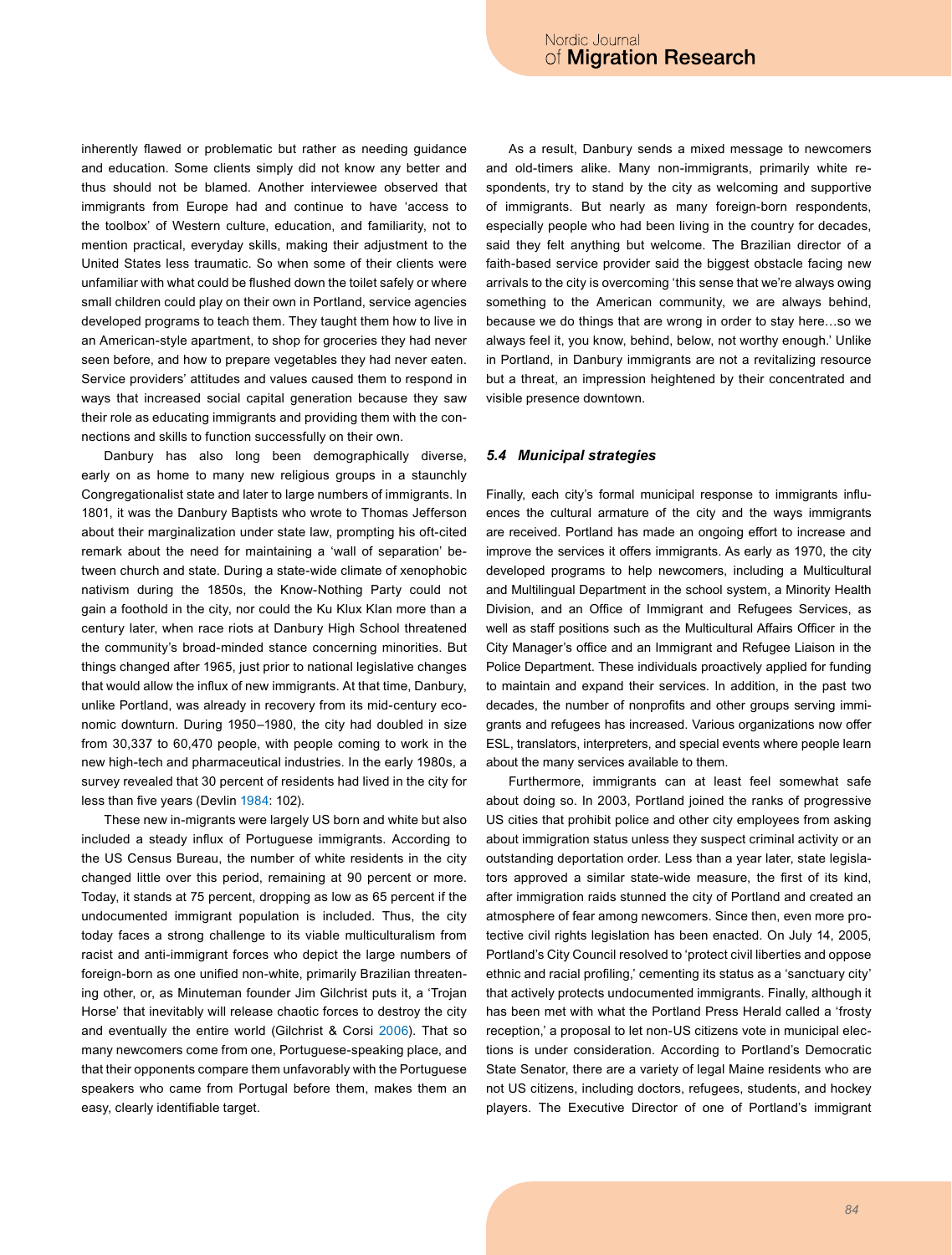and refugee advocacy associations confirmed the city's ethos of hospitality: 'Knowing how Mainers are very democratic and very good with their neighbours, with us immigrants, I have no doubt that people in the counties and the cities would support that [legislation].'

Portland's welcoming approach is replicated by the state to a certain degree. In 2002, the then governor, Angus King told a task force on immigration that the nation 'was built on immigration' and explained why the state should encourage immigrants to settle there. Not only is it 'morally right to provide a haven for newcomers, as the state did with French Canadians in years past,' but it is also pragmatic: 'The state's work force must grow to help Maine promote economic development.'

In Danbury, advocates for immigrants see municipal agencies as part of the problem, not the solution. A much smaller number of Danbury's municipal departments provide services to immigrants than in Portland, including ESL programs in the public schools, the Adult Education Program, and a state-of-the-art language center at the Public Library, as well as healthcare provision through the Visiting Nurses Association and the School-Based Healthcare Services. There is no office for immigrants or refugees as such nor is there multicultural programming comparable with that in Portland. In fact, there is a growing focus on city departments' cracking down on immigrants. The Unified Neighborhood Inspection Team (UNIT), which identifies housing violations such as overcrowding or too many cars at a particular residence, is one such agency, spurred on by residents inclined to make regular calls to report 'illegals' ' infractions.

Moreover, the Danbury Common Council recently entered into a partnership with the Department of Homeland Security's Immigration and Customs Enforcement (ICE) program under section 287(g) of the federal immigration code. Under the ICE Agreements of Cooperation in Communities to Enhance Safety and Security (ACCESS) program, two police detectives have been trained to enforce certain aspects of immigration law. When the Council approved the partnership in February 2008, Danbury's police chief Al Baker asserted, 'The focus of our participation would be on crimes committed by illegal immigrants.' But the legal director of the local chapter of the *American Civil Liberties Union* (ACLU) worries about the vagueness of this position saying, 'It's entirely possible they will have the authority to ask anybody what their immigration status is…There have been cases in other parts of the country where ICE has stopped people simply because they are foreigners.' Concerns about racial profiling, and about creating fear and panic among immigrants, are on the increase, both on the ground and in media discourse, with protests, op-eds, and on-line forums reflecting the controversy.

# **6 Conclusion**

Portland, Maine and Danbury, Connecticut are two small postindustrial cities that portray themselves on municipal website, public documents, and in the speeches of city leaders as multicultural havens welcoming to newcomers. On the ground, the reality is quite different. While Portland harnessed its increasing diversity to revitalize its downtown and to improve its economic position, Danbury has had a much more difficult time, particularly given rising anti-immigrant sentiments, to put its words into practice. We attribute this variation to the demographic changes in each place as well as to factors related to the cultural armature of each city as described here.

Throughout its history, and because of its cultural geography, Portland has always interacted with newcomers. A group of forward-thinking urban activists saw this as key to Portland's urban redevelopment and economic revitalization. Moreover, refugees perceived as deserving and hailing from a variety of countries integrated themselves across Portland's neighborhoods, ensuring that there is no one particular immigrant area. The city received state and national funding not only to settle refugees but also to use its increasing diversity as a springboard toward redeveloping its port into a major tourist destination. The city's self-representation and ethos stressed the benefits of welcoming newcomers, which was, in turn, an integral part of its strategy to reposition itself economically.

Danbury's cultural apparatus also helps explain the city's contentious relations with newcomers. While the office parks that surround the city may be thriving, its downtown business district has become an ethnic business hub. While some see this as progress, others yearn for the downtown of yesteryear with its Englishlanguage signs and familiar products. They see this concentration of Portuguese- and Spanish-speaking immigrants, and the undocumented day laborers who wait in hopes of work at the city park each day, as a threat to American values and the city's economic base. While city leaders use Danbury's diversity to try to attract new residents, they have not used it as an economic development tool. That most of the benefits of Danbury's urban revitalization efforts accrue to high-skilled office workers means that many other residents are suffering and that immigrants are an easy, concentrated, and highly visible scapegoat for their struggles. Rescaling in Danbury has not used immigrants as an asset nor does it particularly benefit them.

Danbury's multiculturalism is also self-contained. By that, we mean that it is not connected regularly or organically to infusions of outsiders, be they foreign or local tourists as in Portland. It is also skewed, in that there are one or two focal groups that are spatially clustered (i.e. Brazilians and 'illegals'). If anything, we see a political rescaling in Danbury. That is, by becoming a key player in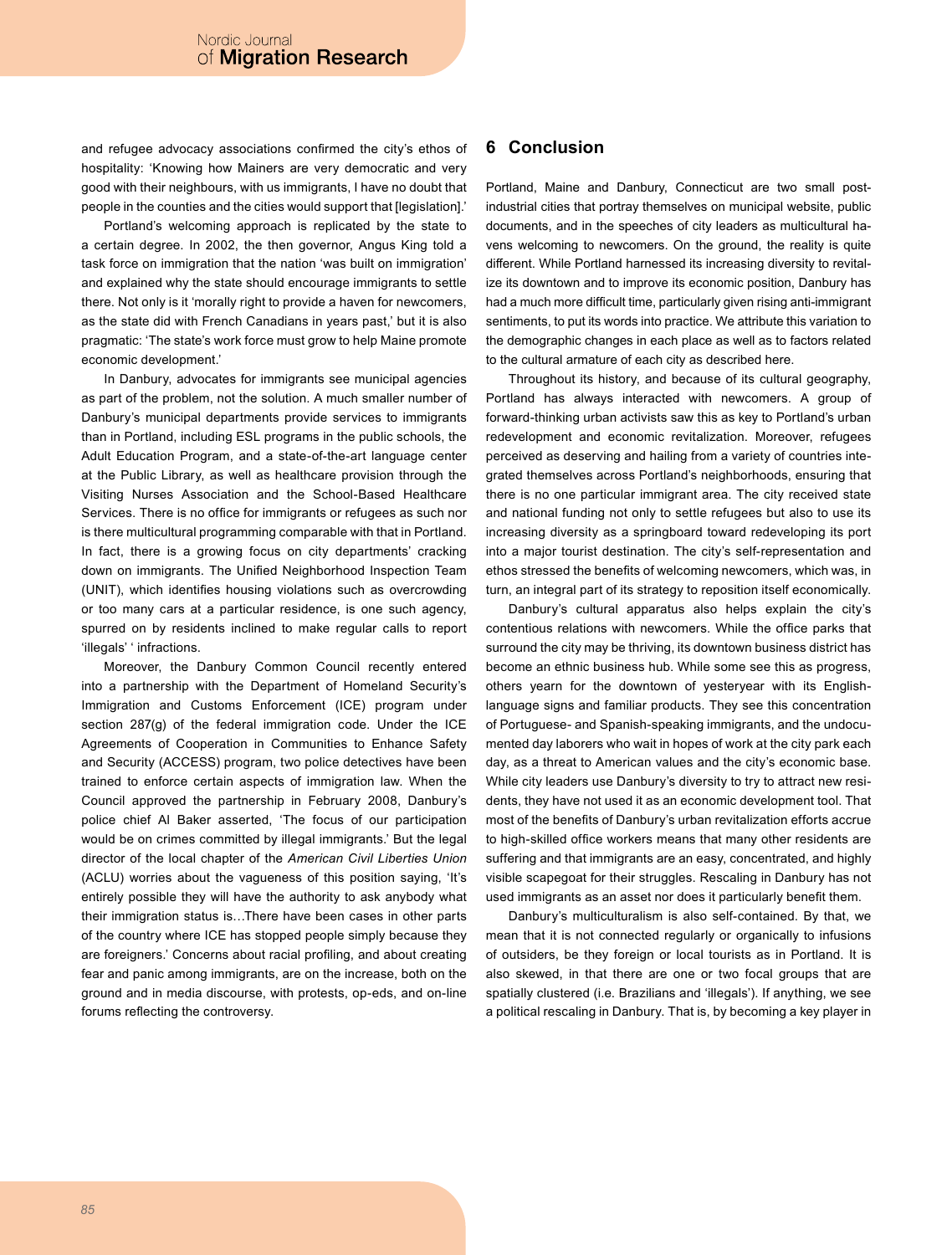the national anti-immigrant movement, Danbury's mayor has lifted the city out of its relative anonymity to prominence as a national exemplar of what can go wrong when there are too many 'illegal' immigrants. By doing so, he exacerbates what had been fairly isolated tensions, making the disconnects between the city's marketing and its realities ever wider.

This tale of two cities underscores the importance of incorporating culture and scale into discussions of space and contexts of reception. While demography explains much of what we discovered, cultural factors influence what these numbers mean and what changes they ultimately weave into the fabric of the city. The concept of cultural armature can help to conceptualize these cultural dimensions and provide tools for comparing how cities as units of analysis differently respond to immigrants. No comparison is perfect and we acknowledge other differences between Portland and Danbury related to the size of their metropolitan areas, the fraction of residents who are migrants, and the different states in which each is located that are not discussed here that may influence how each city responds to immigrants. We hope future researchers can more thoroughly take these factors into account while continuing to investigate the cultural dimensions of city's responses to immigrants,

**Bernadette Nadya Jaworsky** is an Assistant Professor of Sociology at Masaryk University in the Czech Republic. Her current research focuses on debates about 'illegal' immigration within the civil sphere of the United States, especially as they occur on the Internet. In addition to her PhD dissertation, *'It's just not Main Street anymore!' Mapping Out the Boundaries of Belonging in a New Immigrant Gateway*, her past work has examined the role of faith in organizations that work with immigrants.

**Peggy Levitt** is a Professor of Sociology at Wellesley College and a Research Fellow at The Weatherhead Center for International Affairs and The Hauser Center for Nonprofit Organizations at Harvard University, where she co-directs The Transnational Studies Initiative.

**Wendy Cadge** is an Associate Professor of Sociology at Brandeis University. She is the author of *Heartwood: the First Generation of Theravada Buddhism in America* (University of Chicago Press 2005), *Paging God: Religion in the Halls of Medicine* (University of Chicago Press, forthcoming), and numerous articles. She teaches and writes about religion in the contemporary United States especially as related to healthcare, immigration and sexuality. For more information see www.wendycadge.com

**Jessica Hejtmanek** is an independent researcher, writer and documentarian whose research interests focus on the intersection between urban morphology, history, culture, and identity. She holds a Masters degree in Urban Development and Planning from University College London and has worked with institutions including Harvard University, Brandeis University, and the Lobkowicz Palace Museum in Prague. She is currently based in Brooklyn, NY.

**Sara R. Curran** is Associate Professor of International Studies & Public Affairs at the University of Washington. She currently directs the Center for Global Studies and chairs the International Studies Program at the University of Washington's Henry M. Jackson School of International Studies. She is a sociologist and demographer with research interests in migration, gender, development, and research methodologies.

# **Notes**

- <span id="page-8-0"></span>1. When the natural increase resulting from births is included in this data, Maine's population increased by 26,488 during this same period.
- <span id="page-8-1"></span>2. Danbury was voted #1 'City to Live In' in 1988 by Money Magazine, falling to #8 in 2003 on a list of 331 US metropolitan areas rated as 'America's Best Places to Live' by MSN House & Home. Until recently, Danbury also had the lowest overall crime rate and lowest property crime rate in the nation for small cites (Sperling & Sander 2004).
- <span id="page-8-2"></span>3. See for example, 'Danbury Mayor Acts on A Serious Problem', Associated Press, Apr 17, 2005 and Robert Miller, 'Danbury Task Force to concentrate on planning', The NewsTimes, Feb 03, 2007. In addition, we rely on personal communication with Danbury's mayor, Mark Boughton, and community leaders.
- <span id="page-8-3"></span>4. Over the past two years, there have been a number of highly publicized 'sweeps', by the Immigration and Customs Enforcement. The most recent was the arrest of day laborers who entered a van expecting to be taken to a job site and were instead taken into federal custody. The immigrants' rights community responded vigorously, dubbing the seized Ecuadorian men as the 'Danbury 11.'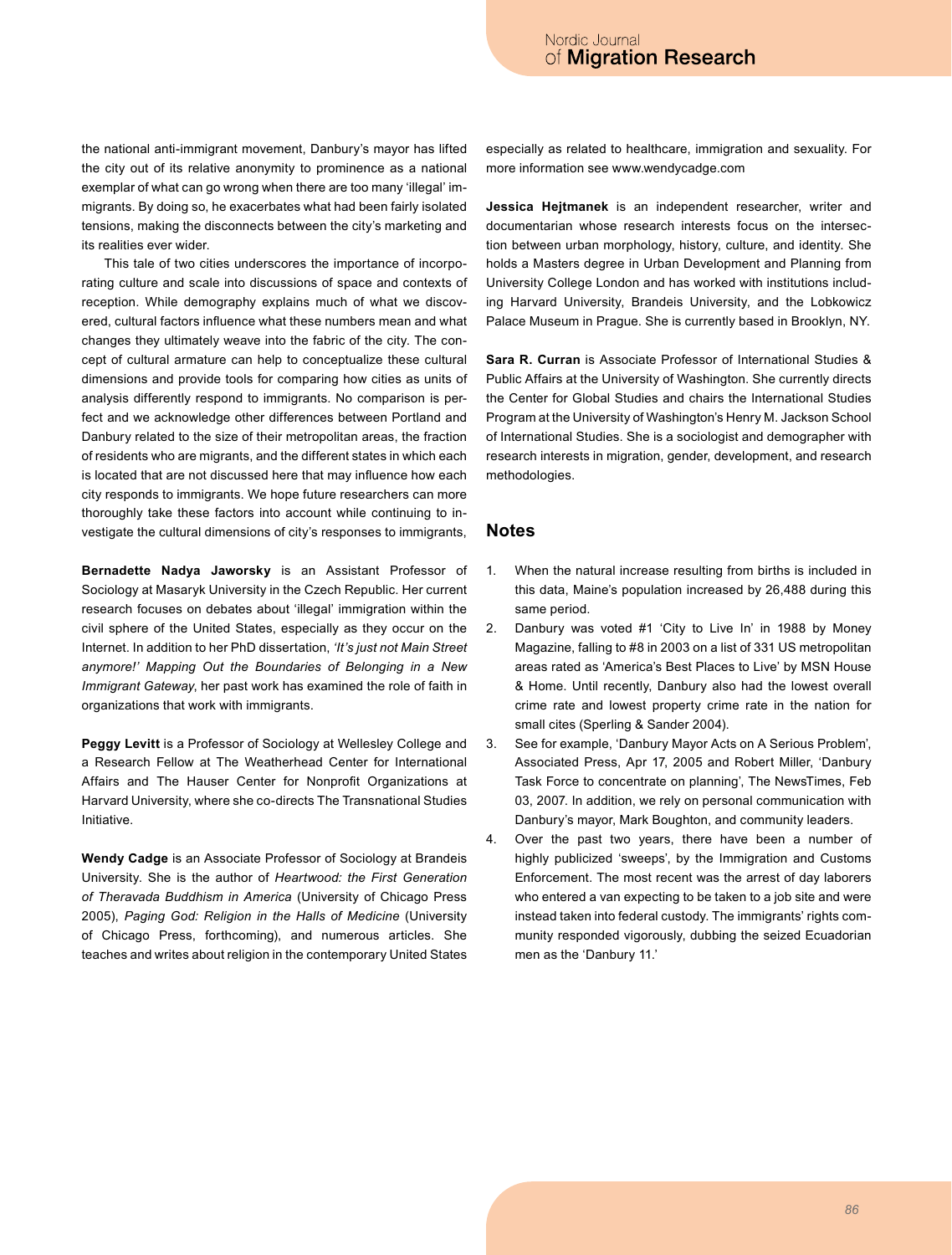#### **References**

- <span id="page-9-3"></span>*Alexander, JC & Smith, P 2003, 'The strong program in cultural sociology: elements of a structural hermeneutics', in The meanings of social life, ed. JC Alexander, Oxford University Press, New York, pp. 11–26.*
- <span id="page-9-22"></span>*Allen, R 2006, Employment and earnings outcomes for recently arrived refugees to Portland Maine, Maine Department of Labor, Augusta, ME.*
- <span id="page-9-27"></span>*Anderson, E 2004, 'The Cosmopolitan Canopy', The ANNALS of the American Academy of Political and Social Science, vol. 595, no. 1, pp. 14.*
- <span id="page-9-21"></span>*Benson, JD & Sherwood RJ 2004, Maine's changing population: A summary of structural changes, mobility and regional variations, REALIZE!Maine, Maine State Planning Office.*
- <span id="page-9-8"></span>*Bloemraad, I 2006, Becoming a citizen: incorporating immigrants and refugees in the United States and Canada, University of California Press, Berkeley, CA.*
- <span id="page-9-23"></span>*Bombardieri, M 2000, 'A city's changing face aided by program to house refugees; immigrants bring ethnic diversity, new challenges, to Portland, Maine', The Boston Globe. July 30.*
- <span id="page-9-0"></span>*Brettell, CB 2005, 'The spatial, social, and political incorporation of Asian Indian immigrants in Dallas, Texas', Urban Anthropology, vol. 34, no. 2/3, pp. 247.*
- <span id="page-9-4"></span>*Brettell, CB 2006, 'Introduction: global spaces/local places: transnationalism, Diaspora, and the meaning of home', Identities, vol. 13, no. 3, pp. 327–334.*
- <span id="page-9-14"></span>*Cabell, MG 2007, Mexican immigrant integration in the US Southeast: institutional approaches to immigrant integration in Owensboro, Kentucky, The Center for Comparative Immigration Studies, University of California, San Diego.*
- <span id="page-9-1"></span>*Caglar, A 2007, 'Rescaling cities, cultural diversity and transnationalism: migrants of Mardin and Essen', Ethnic and Racial Studies, vol. 30, no. 6, pp. 1070–1095.*
- <span id="page-9-26"></span>*Carey, D 2005, 'Comunidad Escondid: Latin American influences in nineteenth and twentieth century Portland', in Creating Portland: history and place in Northern New England, ed. JA Conforti, University Press of New England, Hanover, NH, pp. 90–126.*
- <span id="page-9-10"></span>*Chavez, LR 2001, Covering immigration: popular images and the politics of the nation, University of California Press, Berkeley.*
- <span id="page-9-12"></span>*Cresswell, T 2004, Place: a short introduction, Wiley-Blackwell, Malden, MA.*
- <span id="page-9-24"></span>*Devlin, W 1984, We crown them all: an illustrated history of Danbury, Windsor Publications, Inc., Woodland Hills, CA.*
- <span id="page-9-19"></span>*Eagan, E 2005, 'Working Portland: women, class and ethnicity in the nineteenth century', in Creating Portland: history and place in Northern New England, ed. JA Conforti, University Press of New England, Hanover, NH, pp. 192–217.*
- <span id="page-9-7"></span>*Fix, M & Zimmerman, W 2000, 'The integration of immigrant families', in Strengthening immigrant families and American communities: strategies for the new century, Urban Institute, Washington, DC.*
- <span id="page-9-28"></span>*Gilchrist, J & Corsi, JR 2006, Minutemen: the battle to secure America's borders, World Ahead Publishing, Los Angeles, CA.*
- <span id="page-9-2"></span>*Glick Schiller, N & Caglar, A 2009, 'Towards a comparative theory of locality in migration studies: migrant incorporation and city scale', Journal of Ethnic and Migration Studies, vol. 35, no. 2, pp. 177–202.*
- <span id="page-9-17"></span>*Godzniak, E & Martin, SF (eds) 2005, Beyond the gateway: immigrants in a changing America, Lexington Books, Landham, MD.*
- <span id="page-9-9"></span>*Guarnizo, LE., Sanchez, AI & Roach, EM 1999, 'Mistrust, fragmented solidarity, and transnational migration: Colombians in New York City and Los Angeles', Ethnic and Racial Studies, vol. 22, no. 2, pp. 367–396.*
- *Hernández-León, R & Zúñiga, V (eds) 2005, New destinations: Mexican immigration in the United States, Russell Sage Foundation, New York.*
- *Huntington, SP 2004, Who are we? The challenges to America's National Identity, Simon & Schuster, New York.*
- <span id="page-9-18"></span>*Marrow, H 2011, New destinations dreaming, Stanford University Press, Stanford, CA.*
- <span id="page-9-15"></span>*Massey, DS 2008, New faces in new places: the changing geography of American immigration, Russell Sage Foundation Publications.*
- <span id="page-9-11"></span>*Millard, AV & Chapa, J (eds) 2004, Apple pie and enchiladas: Latino Newcomers in the rural midwest, University of Texas Press, Austin, TX*
- <span id="page-9-13"></span>*Nelson, L & Hiemstra, N 2008, 'Latino immigrants and the renegotiation of place and belonging in small town America', Social & Cultural Geography, vol. 9, no. 3, pp. 319–342.*
- *Padín, JA 2005, 'The normative mulattoes: the press, Latinos, and the racial climate on the moving immigration frontier', Sociological Perspectives, vol. 48, no. 1. pp. 49–75.*
- <span id="page-9-5"></span>*Portes, A & Rumbaut, RG 2006, Immigrant America: a portrait, University of California Press, Berkeley.*
- <span id="page-9-6"></span>*Reitz, JG 2002, 'Host societies and the reception of immigrants: research themes, emerging theories and methodological issues', International Migration Review, vol. 36, no. 4, pp. 1005–1019.*
- <span id="page-9-20"></span>*Rose, G 2003, A brief history of the Maine economy, Maine State Planning Office, Portland, ME.*
- <span id="page-9-25"></span>*Sanders, I & Helfgot, J 1977, Portland, Maine: upbeat downeast (Rep. no. community sociology monograph series), Boston University, Boston, MA.*
- <span id="page-9-16"></span>*Singer, A., Hardwick, SW & Brettell, CB (eds) 2008, Twenty-first century gateways: immigrant incorporation in Suburban America, Brookings Institution Press, Washington, DC.*